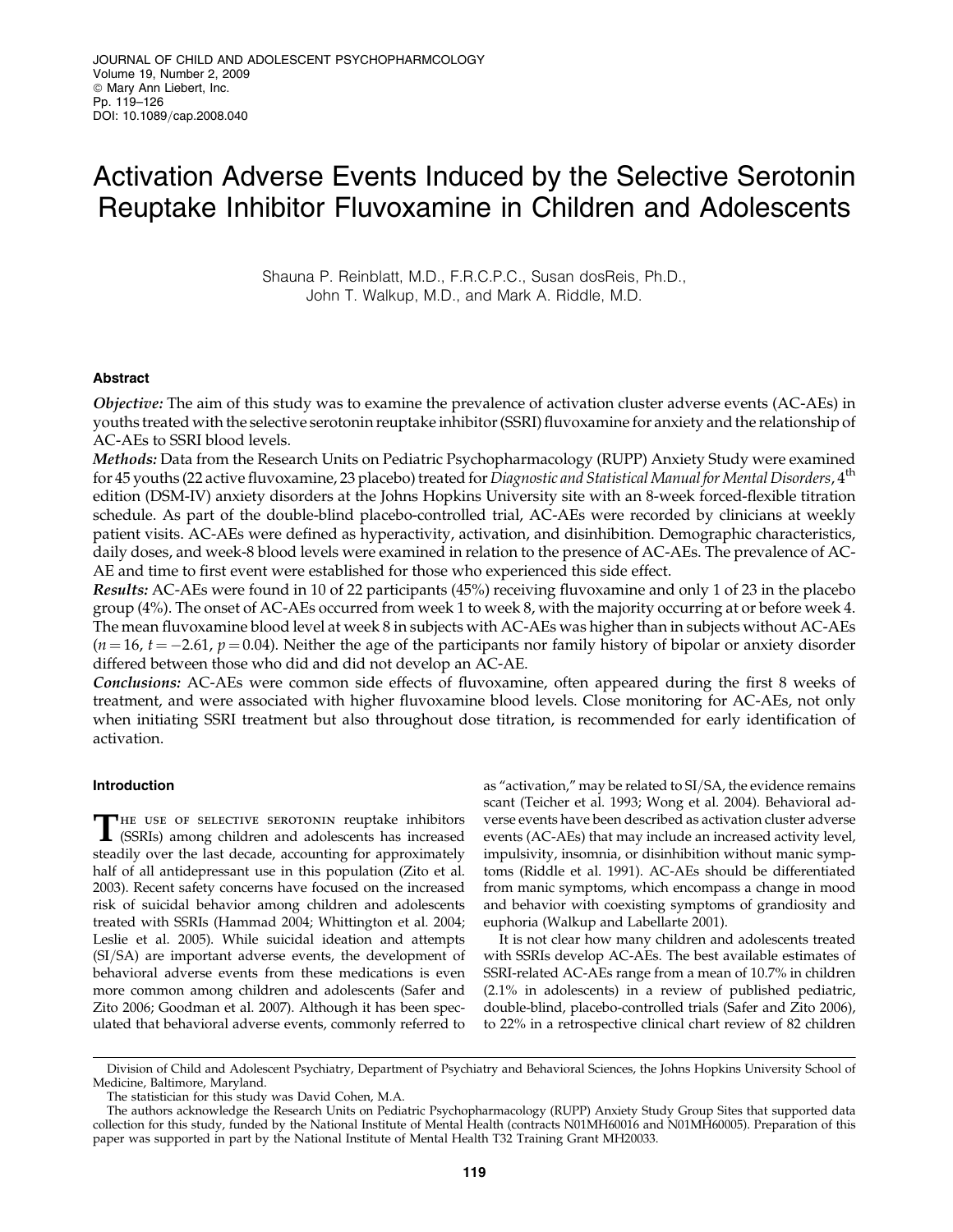(Wilens et al. 2003) and 50% in a prospective study of 24 children treated with fluoxetine for obsessive compulsive disorder (Riddle et al. 1991). Activation is up to twice as prevalent in children compared with adolescents and represents a frequent cause for discontinuation from SSRI clinical trials in preadolescents but not adults (Safer and Zito 2006). This suggests that as people age, they may be biologically less vulnerable to this adverse event.

AC-AEs often respond to dose reduction or a slower titration schedule (Riddle et al. 1991; Gualtieri and Johnson 2006) and may mirror the pharmacokinetics of the agent (Walkup and Labellarte 2001). Thus, dose and metabolism may be important factors in the development of AC-AEs among youths treated with SSRIs.

Although adverse events are routinely monitored in clinical trials, there are few data regarding activation in children and adolescents. Findings from a large, multisite, placebocontrolled trial reported increased motor activity in 27% of the treatment group; however, this did not differ significantly from the placebo group (12%;  $p = 0.06$ ) (Research Units for Pediatric Psychopharmacology [RUPP] Anxiety Study Group 2001). However, this only describes increased motor activity, not any of the other accompanying behavioral components of AC-AEs, and therefore may underestimate the occurrence of AC-AEs.

Despite these few studies citing specific behavioral AEs, the frequency of AC-AEs, time-to-onset of activation, dosing, and blood levels in youths treated with SSRIs have not been investigated. The following exploratory study used data collected as part of the RUPP Anxiety Study (Research Units for Pediatric Psychopharmacology Anxiety Study Group 2001) to examine more closely the frequency and timing of AC-AEs in children and adolescents treated with SSRIs and to identify the associations between these AC-AEs and SSRI doses and blood levels. We hypothesized that: (1) AC-AEs are fairly common in fluvoxamine-treated children and adolescents and (2) AC-AEs are positively correlated with fluvoxamine blood levels. Here the term ''children'' will be used to refer to children and adolescents.

## Methods

# RUPP Anxiety Study

The RUPP Anxiety Study was a multicenter, placebocontrolled, double-blind, randomized, controlled trial designed to test the efficacy of fluvoxamine among 128 youths aged 6–17 years (mean 10.8 years) with social anxiety, separation anxiety, or generalized anxiety disorders. Participants were randomized to receive either active fluvoxamine treatment or placebo over the 8-week acute phase of the trial. The five sites involved in the study included Duke University, the Johns Hopkins University, Columbia University, New York University and University of California, Los Angeles.

Children and adolescents were included in the study if they met criteria of the Diagnostic and Statistical Manual of Mental Disorders, 4<sup>th</sup> edition (DSM-IV) (American Psychiatric Association 1994) for social phobia, generalized anxiety disorder, or separation anxiety disorder. Additional criteria were: clinically important symptoms according to the Pediatric Anxiety Rating Scale (PARS) (Research Units for Pediatric Psychopharmacology Anxiety Study Group 2002), score under 60 on the Children's Global Assessment Scale (CGAS) indicating functional impairment (Shaffer et al. 1983), and child and parent agreement to attend clinic assessments. Diagnoses were based on child and parent reports of Schedule for Affective Disorders and Schizophrenia for School-Aged Children (K-SADS) (Kaufman et al. 1997) interviews obtained by experienced child and adolescent psychiatrists and psychologists, blinded to treatment condition. Criteria for exclusion included: active substance use, mental retardation as assessed by the Kaufman Brief Intelligence test (intelligence quotient [IQ] <70), current suicidal ideation, a history of or a current diagnosis of mania, psychosis, or pervasive developmental disorder, or previous treatment with an SSRI in appropriate doses. Before participating in the study, a complete description was provided and parents signed an informed consent; children aged older than 6 years of age signed assents.

Following a 3-week lead-in supportive psychotherapy phase, nonimproved children were randomized to receive active treatment or placebo. A total of 128 children were randomized to either active treatment with fluvoxamine or placebo. Individuals randomized to the active treatment group followed a forced-flexible titration schedule. Doses of 25 mg daily on the first study day were raised to 50 mg in the first study week for children (aged 12 years or younger) or 75 mg in the first study week for adolescents. The dose could be gradually increased up to a maximum of 250 mg daily in children and 300 mg daily in adolescents at week 8, unless the youths experienced an adverse event or symptoms remitted. The dose was decreased by  $25-50$  mg/day or the medication was held at the same dose if the youths developed an adverse event that affected their level of functioning and therefore was judged to be clinically significant, justifying a dose change.

Families and their children met with a psychiatrist weekly for the first 6 weeks, and then at the end of study at week 8. During each visit, the clinician provided supportive psychotherapy, assessed anxiety symptoms using the PARS, and documented adverse events using open-ended questions. The pharmacotherapist clinician used the paper-based Adverse Event questionnaire form to document AEs. Clinicians would ask both parents and youths open-ended questions regarding AEs prior to documenting them weekly on the Adverse Event form. These clinicians would use COSTART terminology (Coding Symbols for a Thesaurus of Adverse Reaction Terms) to document AEs, including behavioral AEs. This practice was standard in clinical trials at that time, prior to the advent of more systematic AE reporting tools. For all youths in the active treatment group, plasma blood levels were assessed at week 8, and daily doses were recorded weekly. Clinicians and participants were blind to group assignment and the identical capsules were administered to both treatment arms. Full details of this trial have been described elsewhere (Research Units for Pediatric Psychopharmacology Anxiety Study Group 2001).

#### Laboratory procedures

The method used to obtain the fluvoxamine blood levels was a liquid-liquid extraction followed by high-pressure liquid chromatography with ultraviolet detection. Clovoxamine was used as an internal standard. Standard curves were linear and the lower limit of detection was  $10 \text{ ng/mL}$  (1 mL analyzed).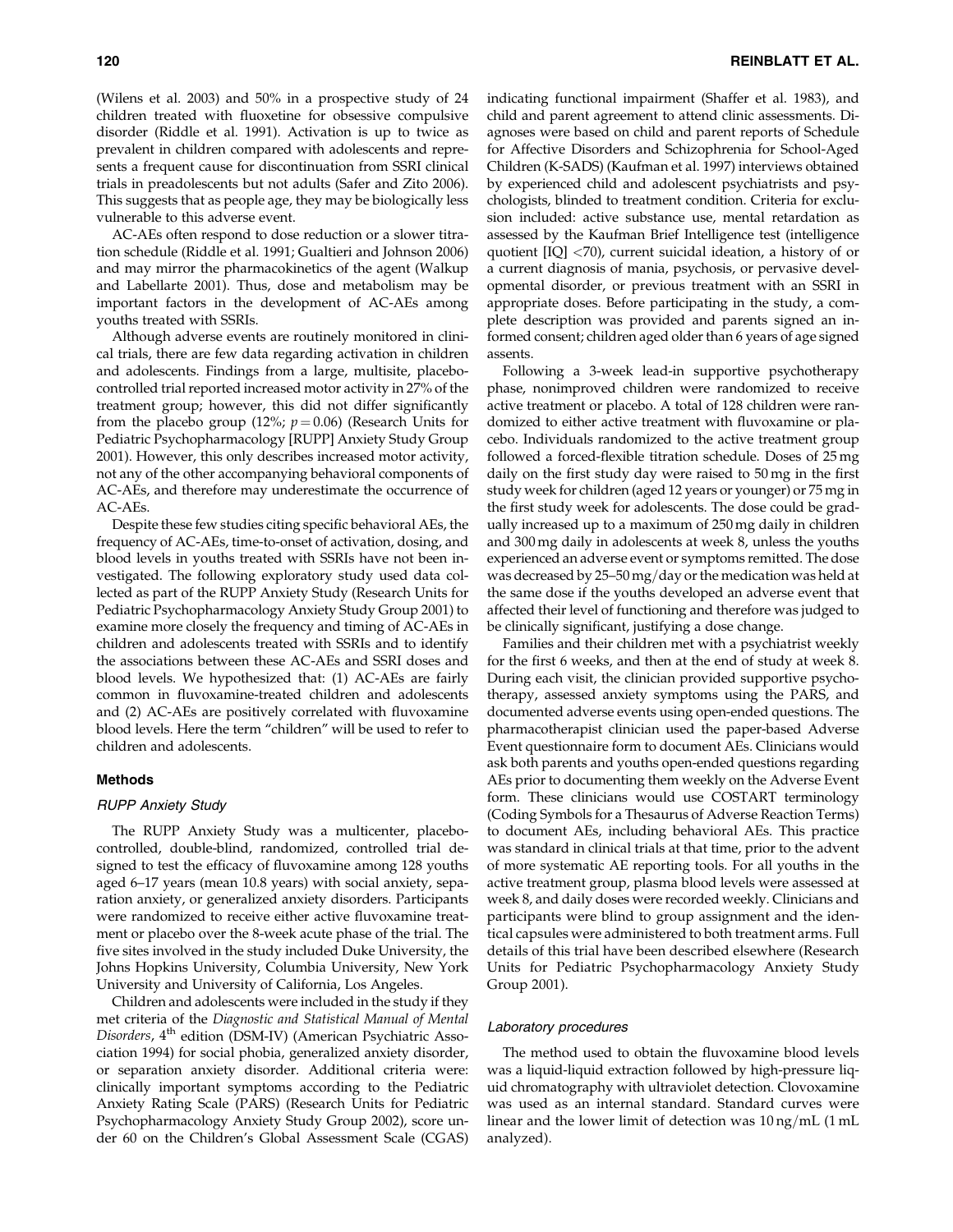## Study sample

The focus of this paper is the data from all 45 youths who were enrolled in the RUPP Anxiety Study at the Johns Hopkins University (JHU) site. In this sample of 45 youths, 23 were randomized to placebo and 22 were randomized to active treatment with fluvoxamine. At the JHU site, AC-AEs were rated by the two pharmacotherapist clinicians and documented on the Adverse Event form.

#### Study measures

The current analysis uses the AC-AEs that were recorded at weekly assessments conducted by two psychiatrists at the JHU site. Daily dose and plasma blood levels were obtained for the youths. Daily doses were recorded from baseline (i.e., study entry) through week 8. Plasma blood levels were obtained at week 8, i.e., the end of the study for all participants. Demographic information on the participants and families was abstracted from the child's study chart. Child-specific information included age, gender, race, and type of anxiety diagnosis. In addition, family psychiatric history of anxiety disorder, bipolar disorder, and major depressive disorder was collected.

The rationale to use solely the JHU site data for this study was based on several logistical and methodological reasons. First,  $42\%$  (16/38) of the available blood levels were obtained at JHU. The remaining blood levels were distributed across four geographically distinct sites. Second, behavioral adverse event monitoring was not an objective of the original study, and so individual research charts needed to be reviewed to obtain the AC-AE information. Consequently, it was not practical to travel to each site to review one or two charts per site, and we did not want to introduce interrater variation in chart abstraction by having different individuals abstract the data from the other sites.

The RUPP charts for the JHU site were reviewed on the basis of consensus criteria between the authors and a review of the literature. The following terms were used to identify AC-AEs:

- 1. Activation: Activated, disruptive, activation, animated;
- 2. Disinhibition: Disinhibited, doing things they wouldn't
- normally do, disinhibition, aggression or outburst;
- 3. Hyperactivity: Hyper, hyperactivity, increased energy.

As noted above, AC-AEs were defined as hyperactivity, activation, or disinhibition. An event was rated as: (1) mild if there was no impairment (meaning that the child still functioned at their baseline level, and the event was judged to be within the normal range for other similarly-aged children) and required no dose decrease; (2) moderate if there was minimal functional impairment (meaning that the child had mild deficits in their daily level of function beyond the range of other similarly aged children), and the medication dose was either held or reduced; or (3) severe if there was major functional impairment (meaning that there was severe impairment in the daily level of function, including for example developing important new psychiatric or medical symptoms or requiring a different level of care), and the treatment was then stopped. This AC-AE description was used to attempt to capture AC-AEs that would impact prescribing practice.

The first author verified all AC-AEs according to the previously described terms, which were rated as moderate or severe by blinded chart review. Only events rated as moderate or severe were included in the present analysis, as these were the AC-AEs that affected the prescribed dose of fluvoxamine. The results were later cross-referenced to the larger multisite RUPP database to ensure all cases had been reviewed. Timing of activation was categorized as early onset (i.e., occurring within weeks 1–4) or late onset (i.e., occurring between weeks 4 and 8).

## Data analyses

Descriptive analyses were conducted to compare the presence of activation at any time during the 8-week trial (any versus none) as well as early or late onset between the 23 youths in the placebo group and the 22 youths in the active fluvoxamine treatment group. Using the subgroup of 22 youths who received active treatment with fluvoxamine, bivariate associations between activation (anytime during the study and early versus late onset) and demographic characteristics, weekly milligram doses (mg) and week-8 blood levels (ng/mL) were examined. Differences in demographic characteristics between those who did and did not develop AC-AEs during the study were examined using chi-squared tests with Fisher exact test correction for small cell sizes. Twosample t-tests were used to examine group differences in blood levels and daily doses. Eight-week blood levels were compared between participants who were activated and those who were not activated at week 8. Daily doses at the time activation was first noted and at week 8 were compared among those who developed activation during the study. Time to onset of activation was displayed using Kaplan— Meier curves. Cox proportional hazard regression models were used to estimate the risk of developing AC-AEs as a function of dose and blood level, adjusting for age and gender. Statistical significance was set at the 5% level, and all analyses were performed using STATA (version 8).

## Results

#### Characteristics of the sample

The baseline characteristics of the sample did not differ by treatment assignment in terms of age, gender, or race (Table 1) There were no significant differences by type of anxiety diagnosis (generalized anxiety disorder, separation anxiety disorder, or social anxiety disorder) in either the fluvoxamine or placebo treatment groups.

Comparing characteristics within the 22 participants treated with fluvoxamine (Table 2), those participants who developed AC-AEs did not significantly differ from those who did not develop AC-AEs with respect to age ( $p = 0.70$ ) or gender ( $p = 0.39$ ). Family history of bipolar affective disorder  $(p=0.65)$ , anxiety disorders  $(p=0.22)$ , or major depressive disorders ( $p = 0.57$ ) did not differ significantly between youths who experienced AC-AEs and those youths who did not experience AC-AEs. No study participants demonstrated emergence of suicidal behavior or ideation during this acute phase of the trial.

In terms of other co-occurring adverse events with the AC-AEs, insomnia was a presenting symptom in 2 of the 10 participants with AC-AEs (20%). However, AC-AEs did not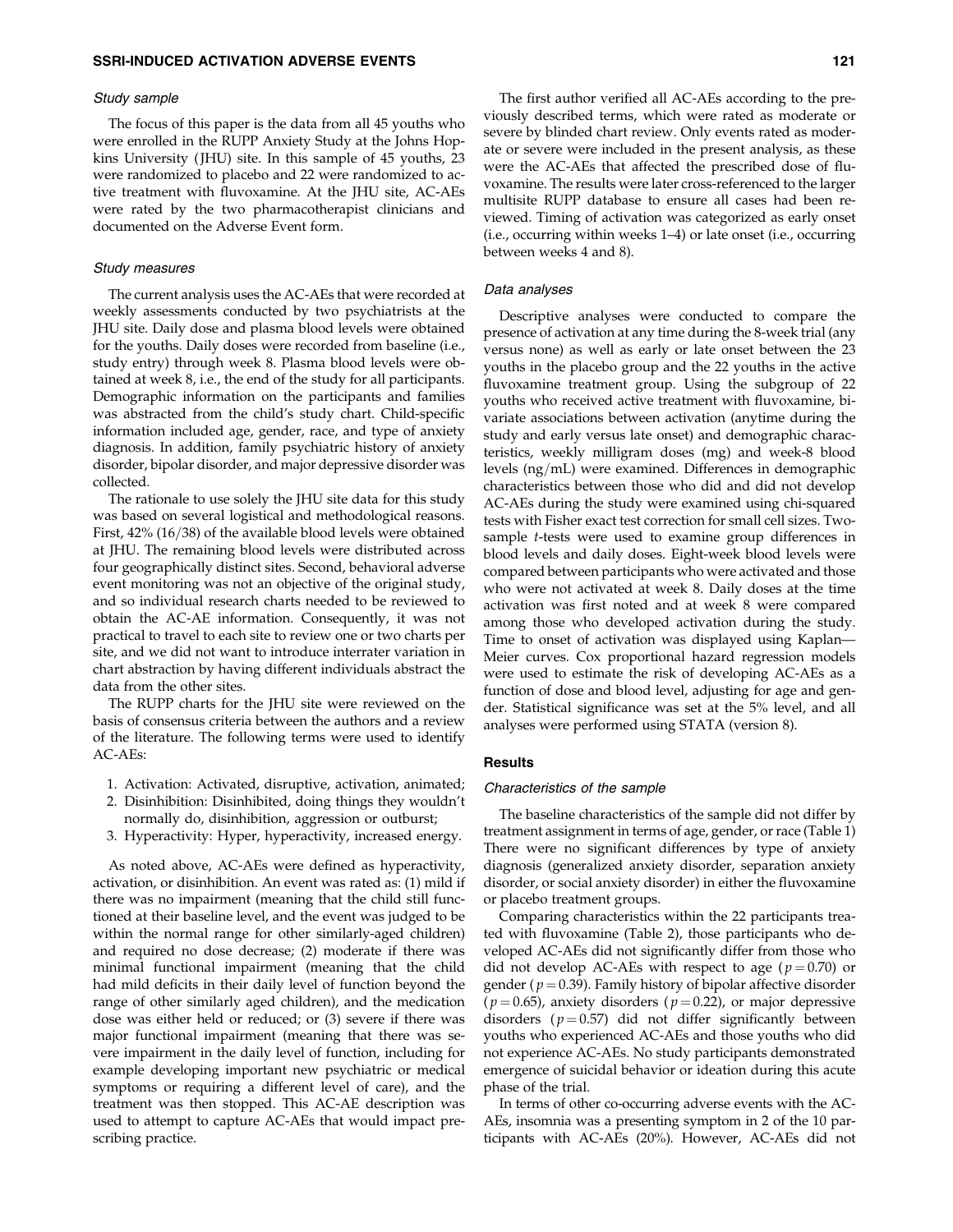|                                                        | Fluvoxamine<br>$n = 22$ | Placebo<br>$n = 23$ | p                 |
|--------------------------------------------------------|-------------------------|---------------------|-------------------|
| Child demographics                                     |                         |                     |                   |
| Age in years, mean (SD)                                | 10.0(2.4)               | 9.7(2.6)            | 0.73              |
| Female, $n$ $\left(\frac{9}{6}\right)$                 | 10 (48)                 | 11(50)              | 0.88              |
| Caucasian, $n$ $\left(\% \right)$                      | 21 (95)                 | 22 (96)             | 1.00 <sup>a</sup> |
| Anxiety diagnoses                                      |                         |                     |                   |
| General anxiety<br>disorder, $n$ (%)                   | 7 (31)                  | 7(35)               | 0.92              |
| Separation anxiety<br>disorder, $n$ $\left(\% \right)$ | 12 (55)                 | 9 (45)              | 0.30              |
| Social phobia, $n$ $(\%)$                              | 3(14)                   | 4(20)               | 1.00 <sup>a</sup> |
| Family psychiatric history                             |                         |                     |                   |
| Bipolar affective<br>disorder, $n$ (%)                 | 3(14)                   | 2(9)                | $0.66^{\rm a}$    |
| Major depressive<br>disorder, $n$ (%)                  | 8 (36)                  | 5(22)               | 0.28              |
| Anxiety disorder, $n$ (%)                              | 7 (32)                  | 4 (17)              | $0.31^{\circ}$    |

Table 1. Baseline Characteristics of the Sample by Treatment Group

a Fisher exact test.

present concurrently with insomnia. Two participants with AC-AEs presented with concurrent panic attack symptoms. No participants developed manic symptoms consisting of decreased need for sleep, grandiosity or other related symptoms.

## Prevalence of AC-AEs

As shown in Table 3,  $45\%$  (10/22) of participants treated with fluvoxamine developed activation during the 8-week study. Of these 10, 7 had an onset at or before week 4 and 3 had an onset after week 4. In contrast, only 1 individual in the placebo group developed AC-AEs, and this occurred at week 5.

## Association between daily dose and AC-AEs

Table 3 shows the fluvoxamine dose at the first occurrence of activation and the dose at the end of the study (week 8). Data were not available for the two participants who did not complete the 8-week study; 1 participant was a 6-year-old girl who terminated the study after week 5 and the other participant was an 11-year-old boy who terminated the study at

Table 2. Comparison of Activation Cluster–Adverse Events (AC-AEs) among Children in the Active TREATMENT GROUP  $(N = 22)$ 

|                            | $n = 10$ | AC-AE No AC-AE<br>$n = 12$ |                   |  |
|----------------------------|----------|----------------------------|-------------------|--|
| Age                        |          |                            |                   |  |
| 6-9 years                  | 5        | 5                          | 0.70              |  |
| $10-16$ years              | 5        |                            |                   |  |
| Gender                     |          |                            |                   |  |
| Male                       | 6        | 5                          | $0.67^{\rm a}$    |  |
| Female                     |          | 7                          |                   |  |
| Family history             |          |                            |                   |  |
| Bipolar affective disorder |          | 2                          | 1.00 <sup>a</sup> |  |
| Anxiety disorder           | 4        | 2                          | $0.35^{\rm a}$    |  |
| Major depressive disorder  | 3        | 5                          | 0.68 <sup>a</sup> |  |

a Fisher exact test.

| Table 3. Fluvoxamine dose at Time of First Activation |
|-------------------------------------------------------|
| AND DOSE AT WEEK 8 AMONG THE 10 SUBJECTS WHO          |
| DEVELOPED ACTIVATION <sup>a</sup>                     |

| Subject | Week | Dose at<br>time of first<br>activation | End of<br>study week | Dose at<br>the end of the<br>study (mg) |
|---------|------|----------------------------------------|----------------------|-----------------------------------------|
|         | 4    | 50                                     |                      | 75                                      |
| 3       | 6    | 150                                    | 8                    | 100                                     |
| 4       | 8    | 200                                    | 8                    | 200                                     |
| 5       |      | 200                                    | 8                    | 150                                     |
| 6       | 4    | 125                                    | 8                    | 100                                     |
| 7       |      | 75                                     | 8                    | 100                                     |
| 9       | 2    | 75                                     | 8                    | 75                                      |
| 10      |      | 125                                    | 8                    | 125                                     |

<sup>a</sup>Two individuals (subjects 2 and 8) were omitted because they terminated the study before week 8.

week 4, both due to symptoms of hyperactivity and fidgetiness. Of the 8 children who completed the study and developed AC-AEs, the dose at week 8 was either the same or within 50 mg of the dose, at the time AC-AEs were first noted.

Decreasing or holding the fluvoxamine dose resolved AC-AEs in all participants with one exception. This one child could not tolerate more than 75 mg of fluvoxamine despite more than 3 weeks of dose adjustments. For the remaining 7 children, the time to resolution of AC-AEs after dose adjustment ranged from 1 to 3 weeks as follows: 1 week for 3 participants, 2 weeks for 2 participants, and 3 weeks for 2 participants. However, 75% of children who developed AC-AEs before week 8 also experienced later symptoms at week 8 of the study following retitration of the medication dose.

In terms of mean fluvoxamine doses, there was no significant difference ( $p = 0.63$ ) in the mean dose of fluvoxamine at week-8 between the AC-AE group (134 $\pm$ 22 mg) and the non-AC-AE group (150  $\pm$  22 mg). Children who developed an AC-AE were not reported to be taking any concurrent medications that would interact with fluvoxamine through metabolic pathways, such as the cytochrome P 450.

## Association between blood levels and AC-AEs

Of the 22 subjects in the fluvoxamine group, 8-week blood levels were available for 16 participants. Eight of these participants had AC-AEs and 8 did not have AC-AEs. Of the 6 participants who did not have fluvoxamine blood levels at week 8, 2 did not complete the study (they discontinued treatment at weeks 4 and 5 due to AC-AEs as previously described), 2 were noncompliant with the treatment, and 2 were unaccounted for. As shown in Fig. 1, the mean blood level in subjects with an AC-AE (381.7  $\pm$  232.0 ng/mL) was significantly higher than in subjects without an AC-AE  $(127.5 \pm 68.5 \,\mathrm{ng/mL}; p = 0.04)$ . The highest fluvoxamine blood level in the group without AC-AEs was  $238 \text{ ng/mL}$ ; 50% of fluvoxamine participants with AC-AEs had higher blood levels than 238 ng/mL. Moreover, the participant with the highest blood level (677 ng/mL) presented with AC-AEs rated at the highest level (severe).

# Onset of AC-AEs

The onset of AC-AEs occurred as early as week 1. By week 4, 30% had developed an AC-AE and by week 8 48% had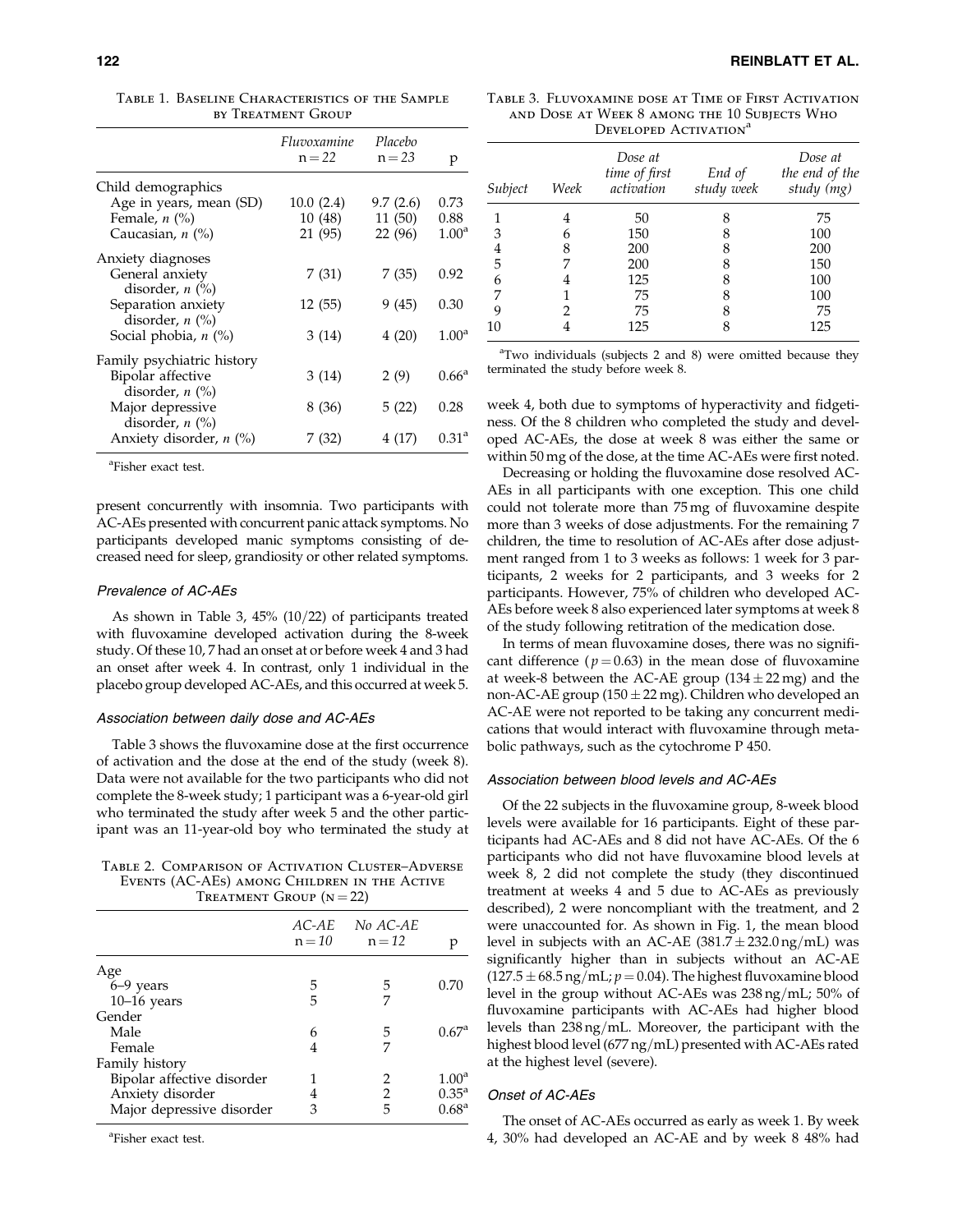

FIG. 1. Eight-week fluvoxamine blood levels  $(ng/mL)$  in the children who did not develop AC-AEs (no event) and those who did develop AC-AEs (event)  $(n = 16)$ . Event = AC-AE and includes two dropouts who had AC-AE. The middle line in each box plot represents the median blood level. The whiskers (extending vertical bars) represent the lines drawn to the smallest and largest observations within the distribution that do not include the outliers.  $AC-AEs = Activation$ cluster–adverse events.

developed an AC-AE (Fig. 2). Six of 8 patients who presented with the onset of AC-AEs prior to week 8 remained activated at week 8.

## Discussion

The results of this study suggest that AC-AEs are a relatively common side effect of fluvoxamine in this sample of children with an anxiety disorder. The frequency of SSRIrelated activation side effects in this study (48%) is consistent with the 50% reported in a small prospective study (Riddle et al. 1991). One third of AC-AEs occurred in the first month of treatment. Other investigators also have noted that activation occurs early in the course of treatment or after dose changes (Walkup and Labellarte 2001). In addition, 75% of children in the current study who developed AC-AEs before week 8 also experienced symptoms at week 8 of the study

once the medication dose had been retitrated. This suggests that AC-AEs either recurred or persisted with subsequent dose increases.

The relatively lower fluvoxamine doses and significantly higher mean blood levels among children who developed AC-AEs raise the question of a correlation between metabolism and SSRI tolerance. Fluvoxamine is metabolized mainly via the CYP 2D6 isoenzyme and inhibits several other cytochrome P450 enzymes. Genetic polymorphism could influence the variability of these metabolic enzymes and affect SSRI metabolism. Individual metabolic differences or younger age may potentially influence fluvoxamine blood levels (Labellarte et al. 2004). A recent study reported that activation was two- to three-fold more prevalent in children than adolescents (Safer and Zito 2006), suggesting a possible underlying biological vulnerability for developing activation with SSRIs. A pharmacokinetic study suggests that younger children may have a higher exposure to fluvoxamine than adolescents or adults (Labellarte et al. 2004). In this study, although females and younger children had higher blood levels than males and older children respectively, these differences did not reach statistical significance ( $p > 0.05$ ).

The comparatively low rate of AC-AEs in the placebo group of our study, and the resolution of symptoms following dose maintenance or lowering, suggest that AC-AEs are most likely related to fluvoxamine as a pharmacological agent rather than a placebo effect. These findings highlight the importance of remaining vigilant to this side effect, even after initial acute dosing changes, and the need for continued close monitoring. Future studies are needed to assess the influence of cytochrome P450 and individual polymorphisms as this might inform more thoughtful dosing and lessen the likelihood of developing AC-AEs.

AC-AEs often subsided with a dose reduction, which mirrors previously reported findings (King et al. 1991; Riddle et al. 1991). This activation symptom resolution may parallel the agent's pharmacokinetic profile (Walkup and Labellarte 2001), such that AC-AEs would resolve more quickly with agents that have a shorter half-life compared to those with a longer half-life. Fluvoxamine may exhibit nonlinear kinetics,



FIG. 2. The Kaplan–Meier estimate of the incidence of AC-AEs by week of fluvoxamine treatment. AC-AEs = Activation cluster–adverse events.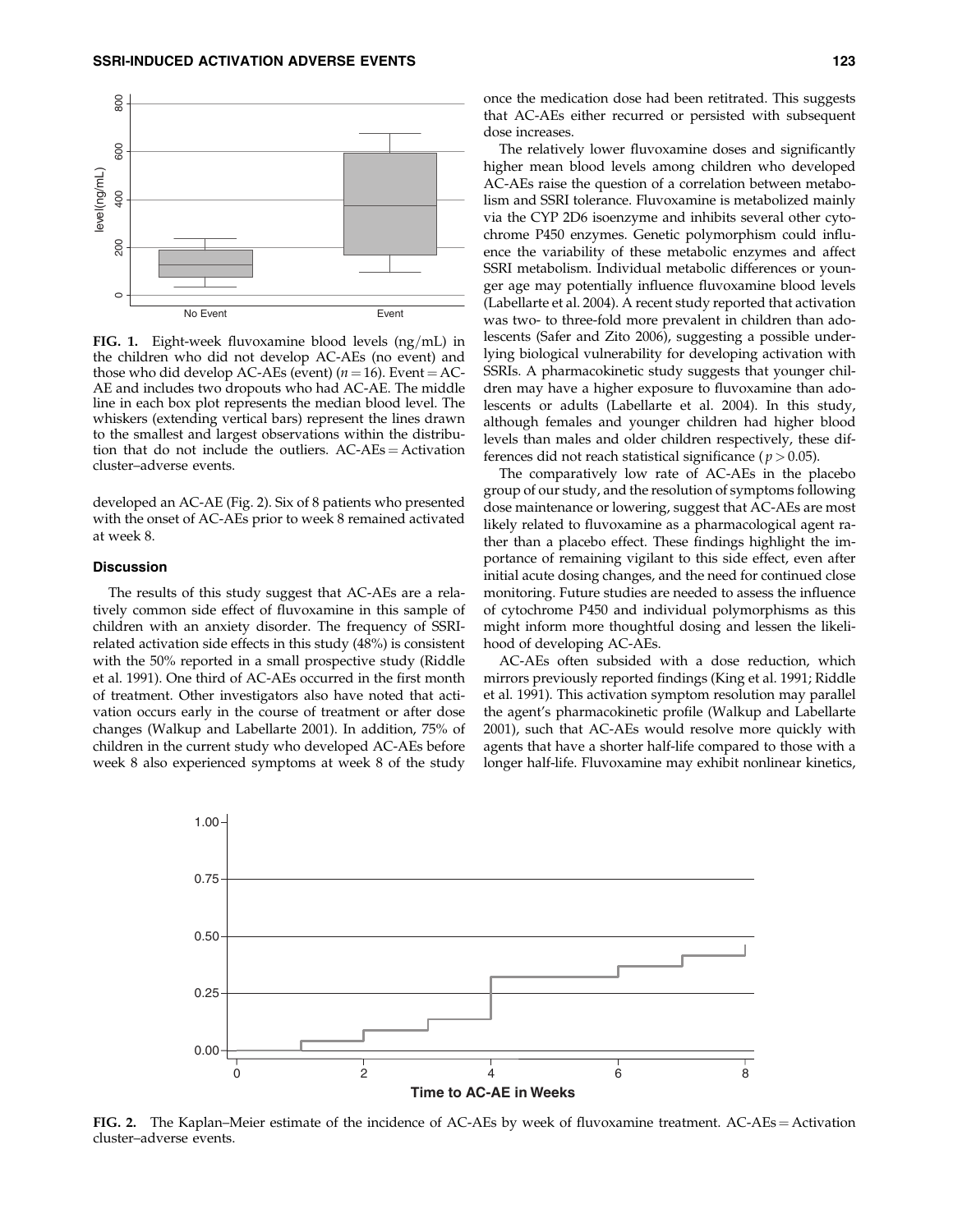and children 11 years old and younger may show higher mean peak plasma concentration compared with adolescents (Labellarte et al. 2004). These age-related influences on fluvoxamine metabolism might have influenced our findings, with regard to AC-AEs and blood levels, because the average age in this study was 10 years of age.

Our findings are consistent with earlier research showing that AC-AEs are distinct from typical DSM-IV–defined manic symptoms. For one, AC-AE symptoms are discrete from the symptoms of bipolar disorder except for the increased motor activity (Walkup and Labellarte 2001). The lack of euphoria and absence of decreased need for sleep associated with AC-AEs in this study were distinguishable from symptoms of typical mania; this paralleled features previously reported by other investigators (Riddle et al. 1991). Second, 20% of participants ( $n = 2$ ) with AC-AEs experienced insomnia but not concurrently with AC-AE, nor a decreased need for sleep. Although this is lower than previous findings that suggested up to 46% of youths had sleep disturbance as a behavioral side effect when treated with fluoxetine (Riddle et al. 1991), the small number of participants limits our ability to draw any definitive conclusions regarding this association. Third, 30% of children developed AC-AEs within the first 4 weeks of treatment; however, it is possible that some children may develop these symptoms much later in the course of treatment. This is in contrast to the onset of manic symptoms whereby decreased need for sleep, euphoria, or grandiosity generally present earlier in the course of treatment (Walkup and Labellarte 2001). Last, the presence of a family history of bipolar disorder did not appear to predispose children to develop AC-AEs, which corroborates observations suggesting that AC-AEs are different from manic symptoms (Walkup and Labellarte 2001). Neither age, gender, nor a family history of psychiatric disorders was associated with the development of AC-AEs.

This study defined AC-AEs beyond just increased motor activity, which makes comparison to other studies difficult. Findings from the RUPP multicenter study (Research Units for Pediatric Psychopharmacology Anxiety Study Group 2001) showed across all sites a nonsignificant trend toward increased motor activity in 20% of children who received active treatment ( $p = 0.06$ ). However, this only describes motor activity, not the other behavioral components of AC-AEs, and therefore may be an underestimate this side effect. In addition, the frequency of AC-AEs reported in the current study is higher than that found with adult patients treated with fluoxetine (10–25%) (Lipinski et al. 1989). It is not clear what factor is responsible for this difference, but perhaps age, neurodevelopmental differences, or specific SSRI-related metabolic differences could influence the prevalence of AC-AEs in the younger participants in our study.

Although not much is known about the pathophysiology of AC-AEs, several possible mechanisms for the activation syndrome have been proposed. An increase in energy or a movement disorder, similar to akathisia (Gerber and Lynd 1998), may lead to an increased expression of aggressive, impulsive, or self-injurious behavior, particularly if mood has not yet improved synchronously with improved energy level. It is also possible that patients actually switched to a variant of a manic or mixed state (Walkup and Labellarte 2001). It is unclear if AC-AEs are related to akathisia, which may have a similar clinical presentation. Moreover, it is hypothesized

in one case report that activation is related to self-injurious behavior via serotonergic-mediated effects that could compromise a patient's ability to self-regulate their behavior (King et al. 1991). The disinhibition related to activation also could lead to impulse control problems (Wilens et al. 1998; Wilens et al. 2003).

SSRIs may increase the serotonin-related inhibition of dopaminergic cells in the ventral tegmental area of the midbrain, which may lead to activation (Lipinski et al. 1989). The role of the frontal lobe in SSRI-induced behavioral activation, disinhibition, and SSRI-induced amotivational syndrome or apathy is not known, although the frontal lobe may mediate different adverse events (Hoehn-Saric et al. 1991; Garland and Baerg 2001; Reinblatt and Riddle 2006). A better understanding of the mechanisms of activation could potentially improve monitoring and the clinical management of children treated with SSRIs.

## Limitations

These findings should be interpreted with an appreciation for several methodological limitations. First, the study was a retrospective review of existing data and does not allow for long-term follow up to determine the persistence or recurrence of AC-AEs. This approach does not provide definitive answers to primary research questions; however, the authors thought this was an important first step in the field, given the significance of the subject matter and the limited information available. Because the AC-AE ratings were subjective measures, there is the potential for under- or over-reporting AC-AEs. In an attempt to minimize this potential bias, the first author examined the research charts to verify the severity of the event; however, this potentially might have inadvertently introduced misclassification error. Without systematic inquiry for adverse events, AC-AEs may have been underreported; the method of eliciting AC-AEs spontaneously by clinicians after open-ended questions and using COSTART terms was the standard in clinical trials at that time.

The dose titration schedule used in this clinical trial reflected a rapid dose escalation to minimize placebo exposure. As is common in many other pediatric psychopharmacology studies, the dose escalation is not typical of titration schedules used in clinical practice; this would impact the generalizability of these results to clinical practice because it possibly may overestimate the frequency of AC-AEs resulting from rapid dose increases. These data describe only moderate-tosevere activation effects that were sufficient to cause clinicians to reduce dosage in the context of a research study; thus, they may not represent the full prevalence of all activation adverse events. The lower mean dose of fluvoxamine among those who developed AC-AEs relative to those who did not may have been related to protocol guidelines, such as dose reduction in the ''activated'' children over the course of the study. Unfortunately, data were not available to permit examination of the effect of very large body mass differences independent of age. The study included younger children, which may have limited the ability to detect an association between the development of AC-AEs and age.

The sample in this study may not be generalizable to some patients because the child sample was predominantly Caucasian and did not have psychiatric co-morbidities. Data were not collected on the P450 genotype of the participants; because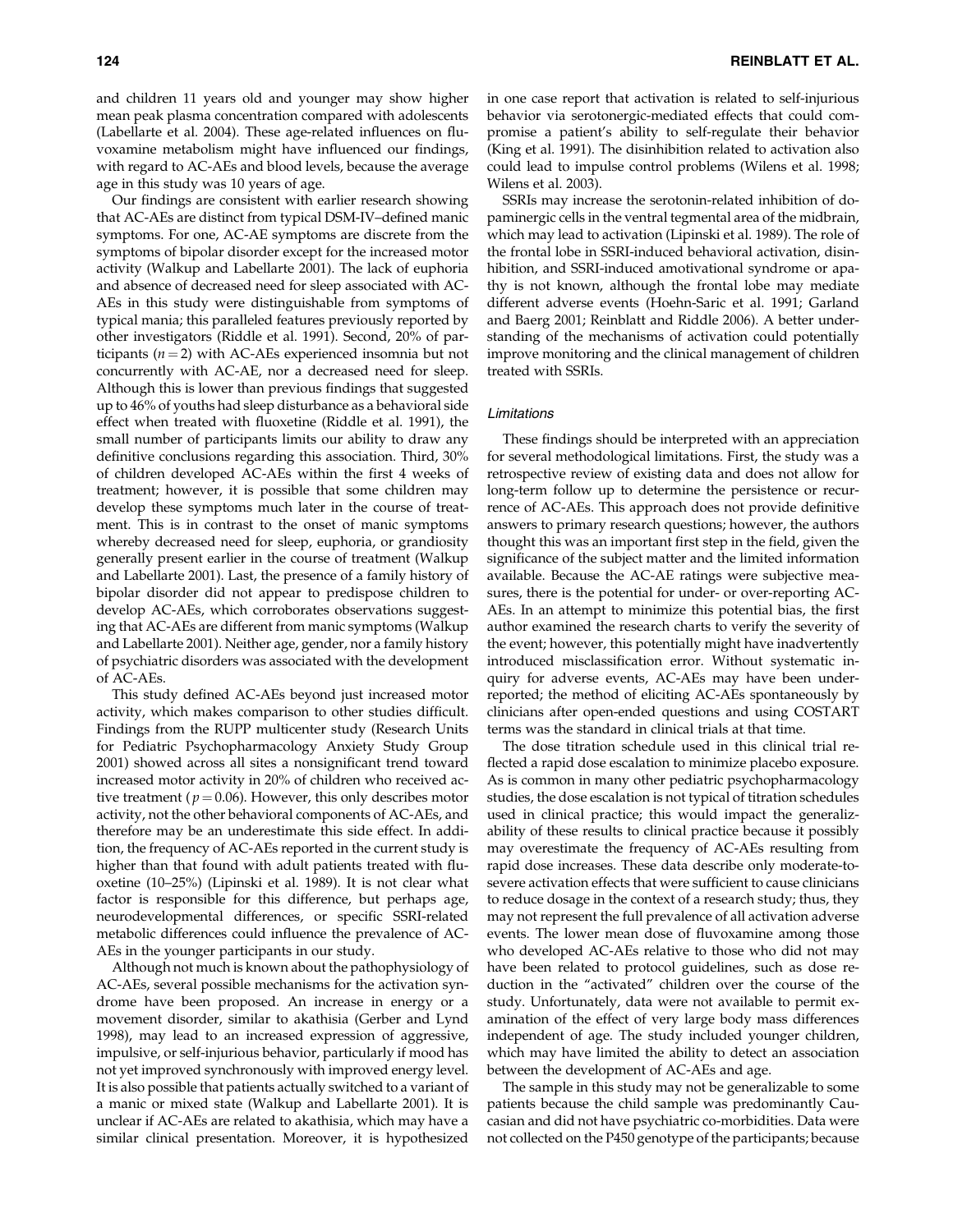## SSRI-INDUCED ACTIVATION ADVERSE EVENTS 125

genotype variants may affect fluvoxamine metabolism, plasma blood level differences may have been related to genotype variation in metabolism. Although parents did not report any other co-prescribed psychotropic medications, which may have affected fluvoxamine blood levels, it is possible that they did not recall such information accurately. The results also are limited by a small sample size. Examining only one site might be a potential source of bias because there might be sitespecific differences; thus, not replicating findings at the other RUPP sites limits the power of this report. Even though most of the blood level samples were obtained at the JHU site, the study protocol was strictly enforced across all sites to reduce site-specific variation, and so it is unlikely that this compromised the integrity of the data. However, because there are no other data that have examined this phenomenon, this exploratory work is important for future research in this field.

## Clinical implications

Several potentially important clinical findings emerged from this investigation. First, AC-AEs are relatively common side effects of fluvoxamine in children and may appear at any point within the first 8 weeks of treatment, suggesting the need for close monitoring in the first month after initiating treatment because this is when many adverse events occur. There also is a risk of recurrence of AC-AEs that highlights the utility for careful SSRI dose titration and continued monitoring for AC-AEs reoccurrence. AC-AEs may not only impact daily functioning, but they may also compromise medication compliance. It appears that these adverse effects resolve with dose reduction. This work provides some preliminary evidence of increased fluvoxamine blood levels associated with increased AC-AEs. These preliminary data require further study to determine whether the AC-AEs associated with increased blood levels are related to metabolic variability and to help identify clinical strategies that would minimize this relatively frequent adverse event among children treated with SSRIs.

## **Disclosures**

Drs. Reinblatt, Riddle and dosReis have no conflicts of interest or financial ties to disclose. Dr. Walkup receives research support from Eli Lilly, Pfizer, and Abbott; is a consultant to Eli Lilly, Pfizer, Jazz, and Cephalon; and has received honoraria from Eli Lilly and Pfizer.

#### Acknowledgments

We thank our colleagues at the other former RUPP sites: Tom Cooper, Ph.D., Daniel S. Pine, M.D., Laurence Greenhill, M.D., Rachel Klein, Ph.D., and Michael Sweeney, Ph.D., Columbia University and New York State Psychiatric Institute; Michael J. Labellarte, M.D., Johns Hopkins University; Howard Abikoff, Ph.D., Sabine Hack, M.D., and Brian Klee, M.D., New York University; James McCracken, M.D., Lindsey Bergman, Ph.D., and John Piacentini, Ph.D., University of California at Los Angeles; John March, M.D., M.P.H., and Scott Compton, Ph.D., Duke University; James Robinson, M.Ed., Thomas O'Hara, M.B.A., and Sherryl Baker, Ph.D., Nathan Kline Institute; Ben Vitiello, M.D., Louise Ritz, M.B.A., and Margaret Roper, M.P.H., National Institute of Mental Health.

## **References**

- American Psychiatric Association. Diagnostic and Statistical Manual of Mental Disorders (DSM-IV). Washington (DC): The American Psychiatric Association, 1994.
- Garland EJ, Baerg EA: Amotivational syndrome associated with selective serotonin reuptake inhibitors in children and adolescents. J Child Adolesc Psychopharmacol 11:181–186, 2001.
- Gerber PE, Lynd LD: Selective serotonin-reuptake inhibitorinduced movement disorders. Ann Pharmacother 32:692–698, 1998.
- Goodman WK, Murphy TK, Storch EA: Risk of adverse behavioral effects with pediatric use of antidepressants. Psychopharmacology (Berl) 191:87–96, 2007.
- Gualtieri CT, Johnson LG: Antidepressant side effects in children and adolescents. J Child Adolesc Psychopharmacol 16:147– 157, 2006.
- Hammad T. Review and Evaluation of Clinical Data: Relationship between psychotropic drugs and pediatric suicidality. Accessed at: www.fda.gov/ohrms/dockets/ac/04/briefing/2004-4065b1-10-TAB08-Hammads-Review.pdf (accessed March 31, 2007).
- Hoehn-Saric R, Harris GJ, Pearlson GD, Cox CS, Machlin SR, Carmargo EE: A fluoxetine-induced frontal lobe syndrome in an obsessive-compulsive patient. J Clin Psychiatry 52:131–133, 1991.
- Kaufman J, Birmaher B, Brent D, Rao U, Flynn C, Moreci P, Williamson D, Ryan N: Schedule for Affective Disorders and Schizophrenia for School-Age Children-Present and Lifetime Version (K-SADS-PL): Initial reliability and validity data. J Am Acad Child Adolesc Psychiatry 36:980–988, 1997.
- King RA, Riddle MA, Chappell PB, Hardin MT, Anderson GM, Lombroso P, Scahill L: Emergence of self-destructive phenomena in children and adolescents during fluoxetine treatment. J Am Acad Child Adolesc Psychiatry 30:179–186, 1991.
- Labellarte M, Biederman J, Emslie G, Ferguson J, Khan A, Ruckle J, Sallee R, Riddle M: Multiple-dose pharmacokinetics of fluvoxamine in children and adolescents. J Am Acad Child Adolesc Psychiatry 43:1497–1505, 2004.
- Leslie LK, Newman TB, Chesney PJ, Perrin JM: The Food and Drug Administration's deliberations on antidepressant use in pediatric patients. Pediatrics 116:195–204, 2005.
- Lipinski JF, Jr., Mallya G, Zimmerman P, Pope HG Jr: Fluoxetine-induced akathisia: Clinical and theoretical implications. J Clin Psychiatry 50:339–342, 1989.
- Reinblatt SP, Riddle MA. Selective serotonin reuptake inhibitorinduced apathy: A pediatric case series. J Child Adolesc Psychopharmacol 16:227–233, 2006.
- Research Units for Pediatric Psychopharmacology (RUPP) Anxiety Study Group: Fluvoxamine for the treatment of anxiety disorders in children and adolescents. N Engl J Med 344:1279– 1285, 2001.
- Research Units for Pediatric Psychopharmacology Anxiety Study Group: The Pediatric Anxiety Rating Scale (PARS): Development and psychometric properties. J Am Acad Child Adolesc Psychiatry 41:1061–1069, 2002.
- Riddle MA, King R, Hardin MT, Scahill L, Ort S, Chappell P, Rasmusson A, Leckman J: Behavioral side effects of fluoxetine in children and adolescents. J Child Adolesc Psychopharmacol 1:193–198, 1991.
- Safer DJ, Zito JM: Treatment-emergent adverse events from selective serotonin reuptake inhibitors by age group: Children versus adolescents. J Child Adolesc Psychopharmacol 16:159– 169, 2006.
- Shaffer D, Gould MS, Brasic J, Ambrosini P, Fisher P, Bird H, Aluwahlia S: A children's global assessment scale (CGAS). Arch Gen Psychiatry 40:1228–1231, 1983.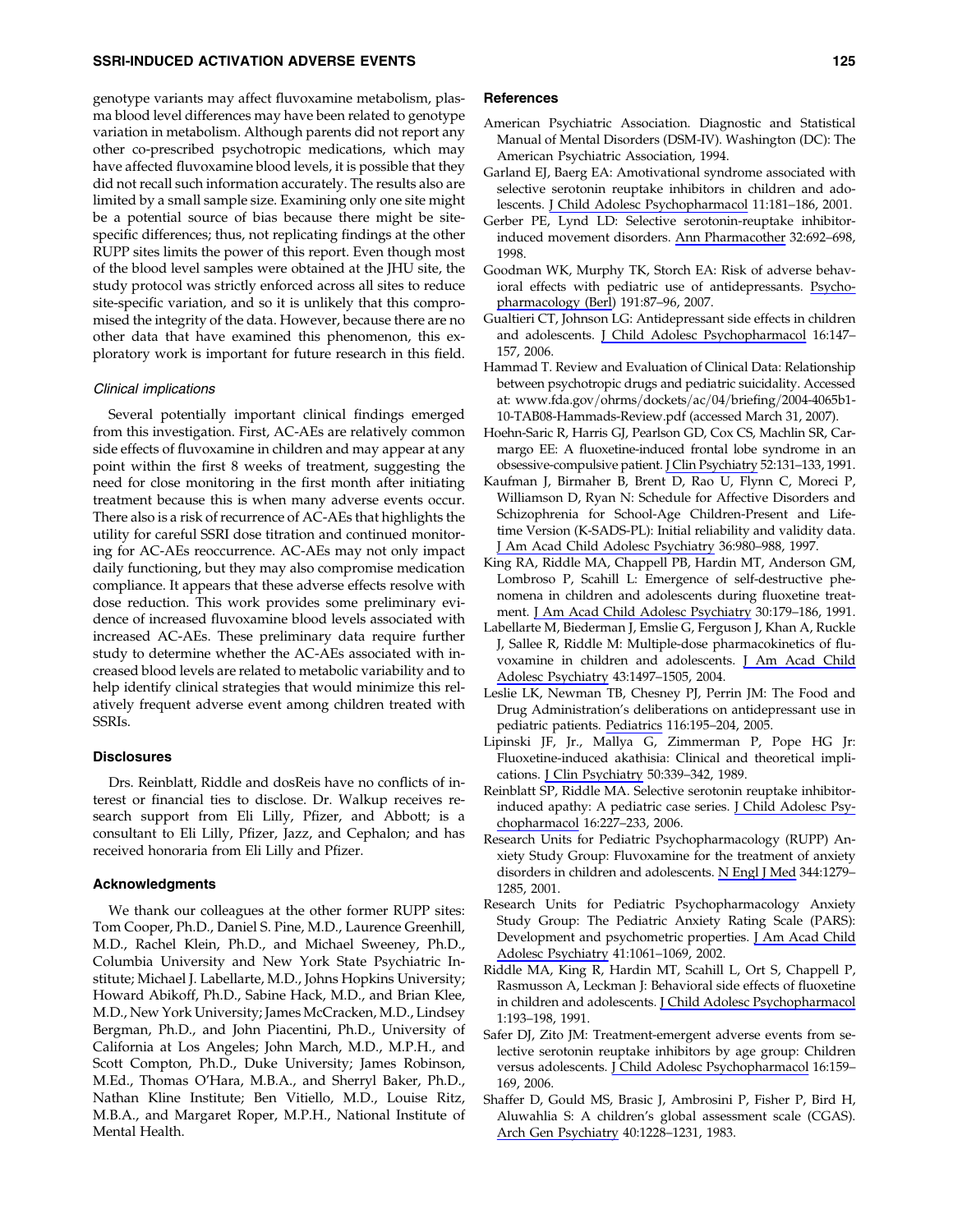- Teicher MH, Glod CA, Cole JO: Antidepressant drugs and the emergence of suicidal tendencies. Drug Safety 8:186–212, 1993.
- Walkup J, Labellarte M: Complications of SSRI treatment. J Child Adolesc Psychopharmacol 11:1–4, 2001.
- Whittington CJ, Kendall T, Fonagy P, Cottrell D, Cotgrove A, Boddington E: Selective serotonin reuptake inhibitors in childhood depression: Systematic review of published versus unpublished data. Lancet 363:1341–1345, 2004.
- Wilens TE, Wyatt D, Spencer TJ: Disentangling disinhibition. J Am Acad Child Adolesc Psychiatry 37:1225–1227, 1998.
- Wilens TE, Biederman J, Kwon A, Chase R, Greenberg L, Mick E, Spencer TJ: A systematic chart review of the nature of psychiatric adverse events in children and adolescents treated with selective serotonin reuptake inhibitors. J Child Adolesc Psychopharmacol 13:143–152, 2003.
- Wong IC, Besag FM, Santosh PJ, Murray ML: Use of selective serotonin reuptake inhibitors in children and adolescents. Drug Safety 27:991–1000, 2004.
- Zito JM, Safer DJ, dosReis S, Gardner JF, Magder L, Soeken K, Boles M, Lynch F, Riddle MA: Psychotropic practice patterns for youth: A 10-year perspective. Arch Pediatr Adolesc Med 157:17–25, 2003.

Address reprint requests to: Shauna P. Reinblatt, M.D., F.R.C.P.C. Division of Child and Adolescent Psychiatry Johns Hopkins Hospital CMSC 312 Baltimore, Maryland 21287

E-mail: sreinbl1@jhmi.edu